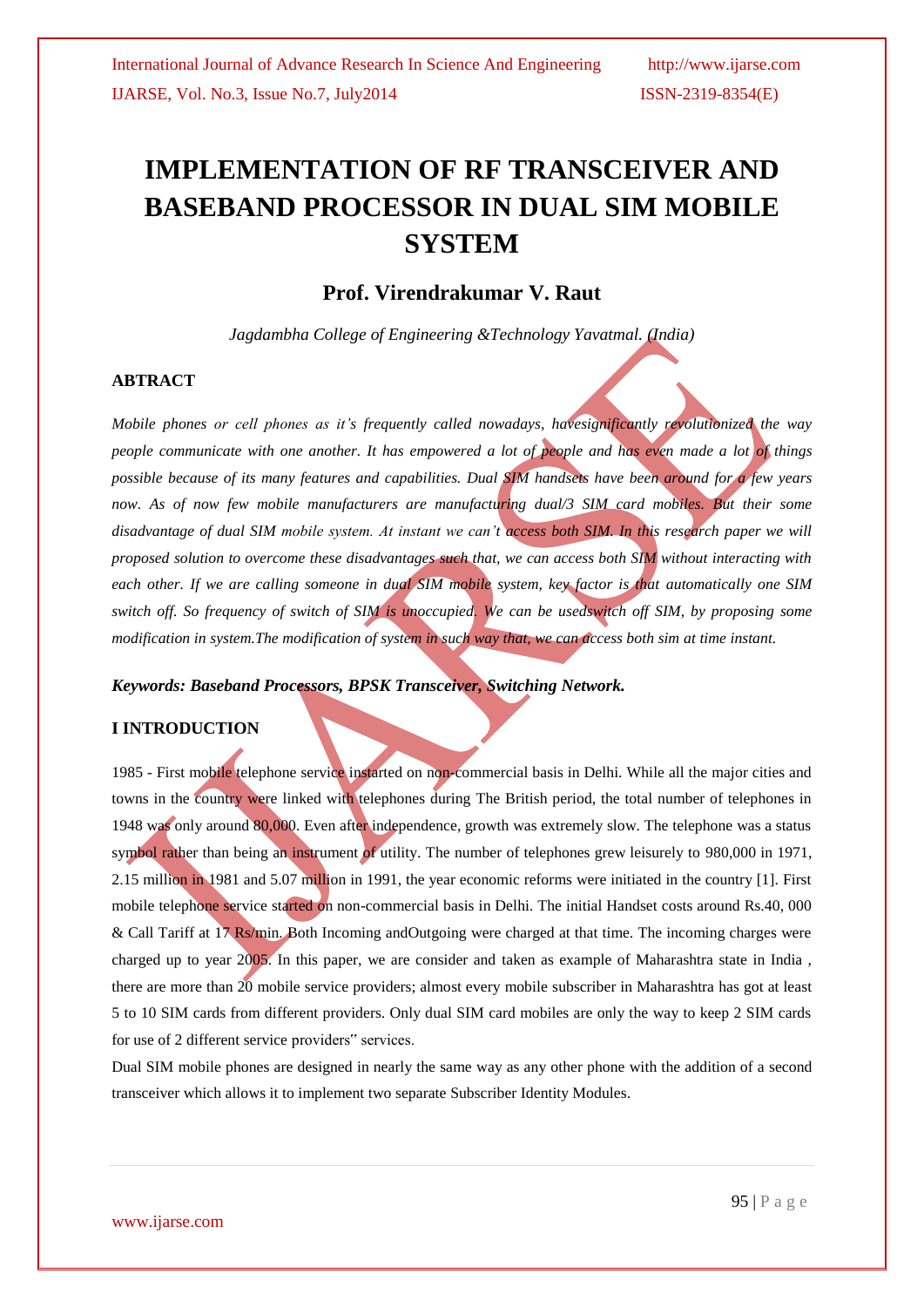In this research paper we can used both RF transceivers for utilised both frequency. We add switching network to allocate both same frequency at time and use it same time.Switching network act as fuzzy logic controller. We can discuss about that on below.

#### **II BASEBAND PROCESSOR**

Baseband processor employs GSM protocol stack for enabling Smartphone to access different types of wireless network technologies such as WCDMA, EDGE, CDMA, Zigbee, Bluetooth 4.0, Wi-Fi, or LTE. BP manages radio communications and control functions such as signal modulation, radio frequency shifting and encoding. Baseband processors were used earlier in ordinary mobile phone technology for accessing cellular network; however, its architecture has evolved in several stages from analog to digital to 3G, and the latest development to LTE. Smartphone has a GSM modem which interfaces with the GSM network.

#### **2.1 BPSK Transceiver**

BPSK (also sometimes called PRK, Phase Reversal

Keying or 2PSK) is the simplest form of phase shift keying (PSK). It uses two phases which are separated by 180° and so can also be termed 2-PSK. It does not particularly matter exactly where the constellation points are positioned, and in this figure they are shown on the real axis, at  $0^{\circ}$  and  $180^{\circ}$ . This modulation is the most robust of all the PSKs since it takes the highest level of noise or distortion to make the demodulator incorrect decision. It is, however, only able to modulate at1bit/symbol (as seen in the figure) and so is unsuitable for high data-rate applications when bandwidth is limited.

#### **III RELATED WORK**

We described related work about the today's mobile system. Firstly we want know about, how mobile system works. After that we proposed my recent work on dual SIM Mobile system, such way the system we implement will helpful to users. The following figure.3 shows that



**Figure 3. Block Diagram of Components of Mobile Systems**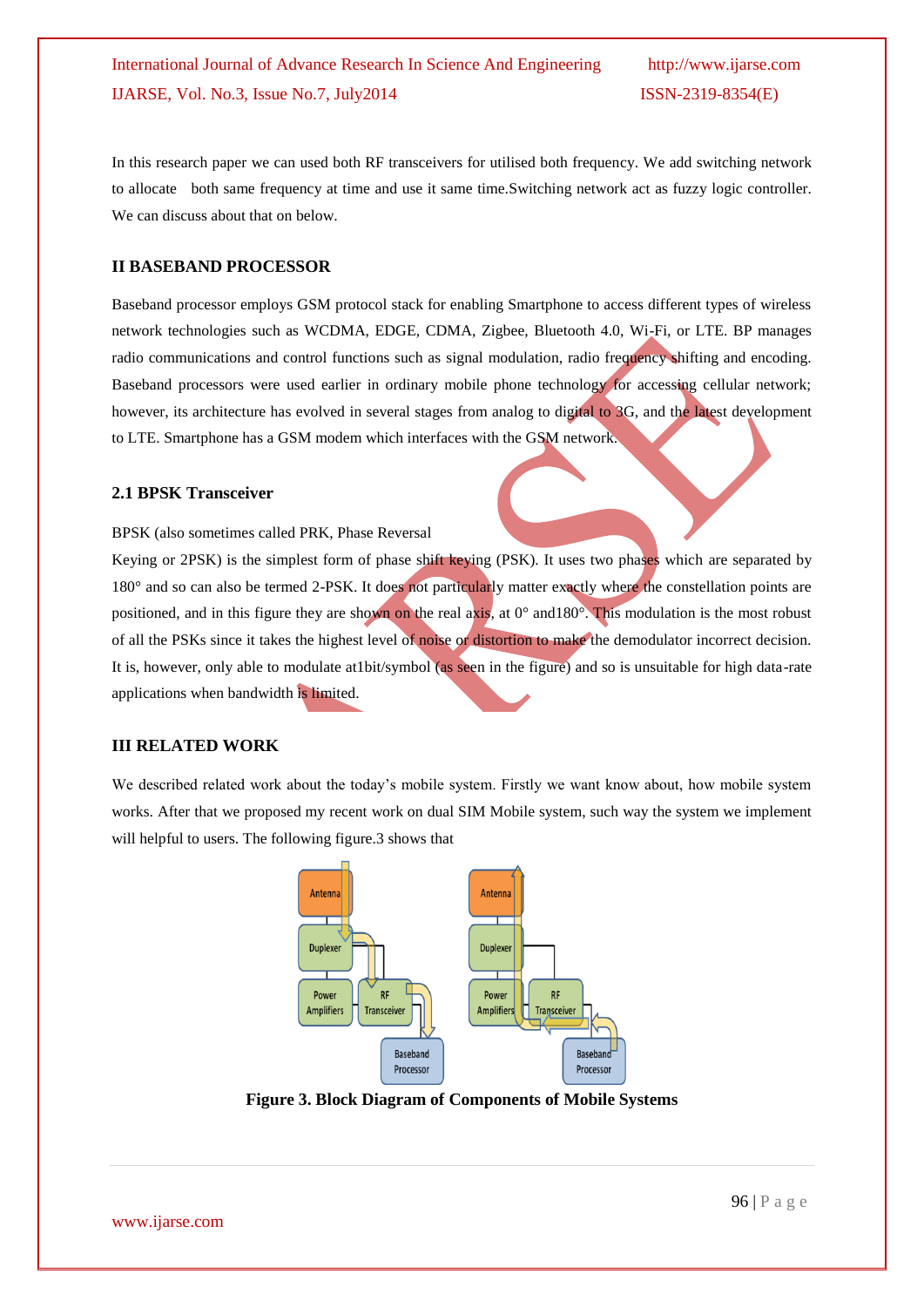#### **3.1 Power Amplifier**

One of the most important components in the mobile phone is the power amplifier (PA). The PA provides gain to the generated RF signal. Depending on the standard, this could output up to 30 dBm or 1 watt of power from a phone. It affects battery life more than other components in the phone, so particular attention is made to make this as efficient as possible.

#### **3.2 RF Transceiver**

The RF transceiver is the primary front end for the baseband processor. It down converts the signal from the RF frequency of choice to either an intermediate frequency typically below 100 MHz and often with further signal processing to baseband (0 Hz) to obtain the original transmitted complex data. It also up converts the baseband data from the processor typically through an I/Q modulator directly to an RF frequency.

#### **3.3 Baseband Processor**

Although not the focus of this white paper, it is important to understand this component's function. The baseband processor collects the captured data from the RF transceiver and extracts the raw data through demodulation and other signal processing. This content can include anything from audio information to video or browser bit information for Web surfing. It also does the reverse by signal processing and modulating the data. Besides managing just the physical layer portion of the data it also deals with signalling requirements for the phone to communicate with the base station.

#### **3.4 RF Front-End Devices Vs Other Mobile Device Components**

One difference between the RF front-end devices, such as the PA, and the other mobile device components is the way they are made. Because silicon (Si) does not have great properties for microwave-based signals, it is not commonly used for RF devices. Instead PAs and other RF front-end devices are made with Gallium Arsenide (GaAs), which is the most common semiconductor compound. However, newer devices are also using Indium Phosphide (InP), Silicon Germanium (SiGe), and Gallium Nitride (GaN). These compounds have advantages of faster transistor junctions and tolerances for higher frequency signals. The disadvantages are that they are more expensive to fabricate and have smaller wafer sizes. For these reasons, there is a lot of research and development to move microwave devices to silicon.

#### **3.5 Importance of Test for RF Front-End Devices**

Developing a phone with all of its components can lead to many issues or errors without proper testing. These errors can compound with each other to degrade the phone's overall performance. Therefore, it's important to test each component to ensure quality and test the entire phone itself to ensure proper integration. Traditionally, testing for the semiconductor components is performed once it is packaged. However, because of cost of new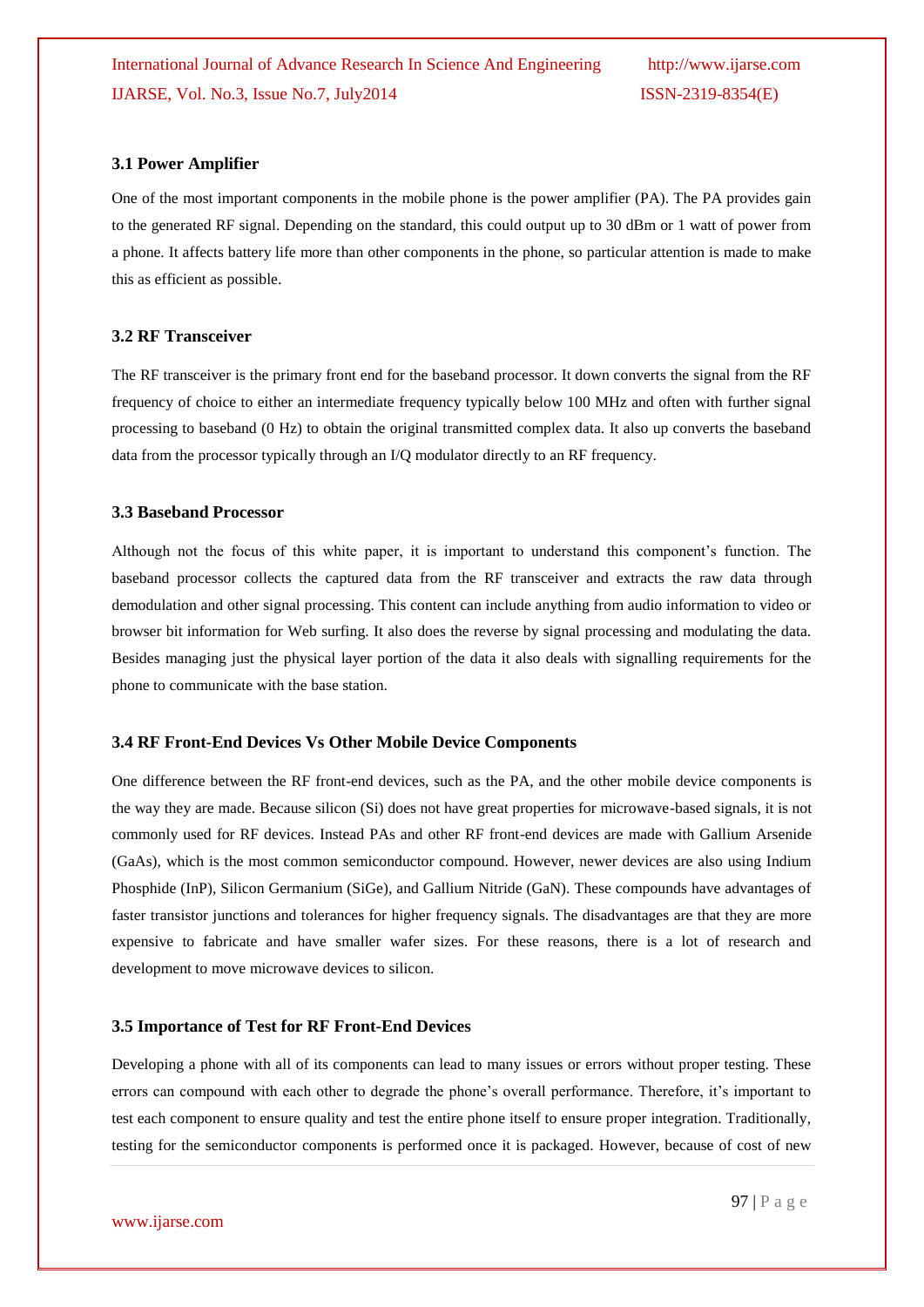wafer development and processes, it is becoming more important to also catch any issues with the silicon prior to packaging.

#### **3.6 Common Tests for RF Front-End Devices**

Many of these common tests have been proven to be the most effective to catch issues with the semiconductor device. For characterization test, they also can provide insight into the function of the chip. The following sections discuss which tests are appropriate for characterization, production, or both. Some

Tests are used for both packaged chips as well as wafer-level testing.

#### **3.7 RF Power Measurements**

TX power or transmit power is probably the most common measurement performed for a device. Output power from the device must be within compliance of its design. You can perform this measurement using a variety of measurement equipment including a power meter, vector signal analyser (VSA), and vector network analysers (VNA).Power versus time (PVT) measures the burst power and the average power of a signal. It is commonly used for busted RF signals such as GSM or WLAN. Often, a mask is placed around the signal to make sure it is in compliance for the test.

#### **3.8 Wireless Interfaces**

The wireless modules found within an application processor enable the Smartphone to communicate with the cellular network and data network (internet). The digital components of the wireless communication scheme are integrated into the chip as part of the application processor, whereas the analog parts are placed off-chip. A Smartphone employs the following wireless modules.

Bluetooth Module allows for communication with peripherals such as headset, or other nearby mobile devices. Wi-Fi module enables Smartphone to communicate with local 802.11 networks.

GSM modules enable Smartphone to communicate with the cellular network for both vice communication and access to internet.



**Figure4. Smartphone Network Components**

www.ijarse.com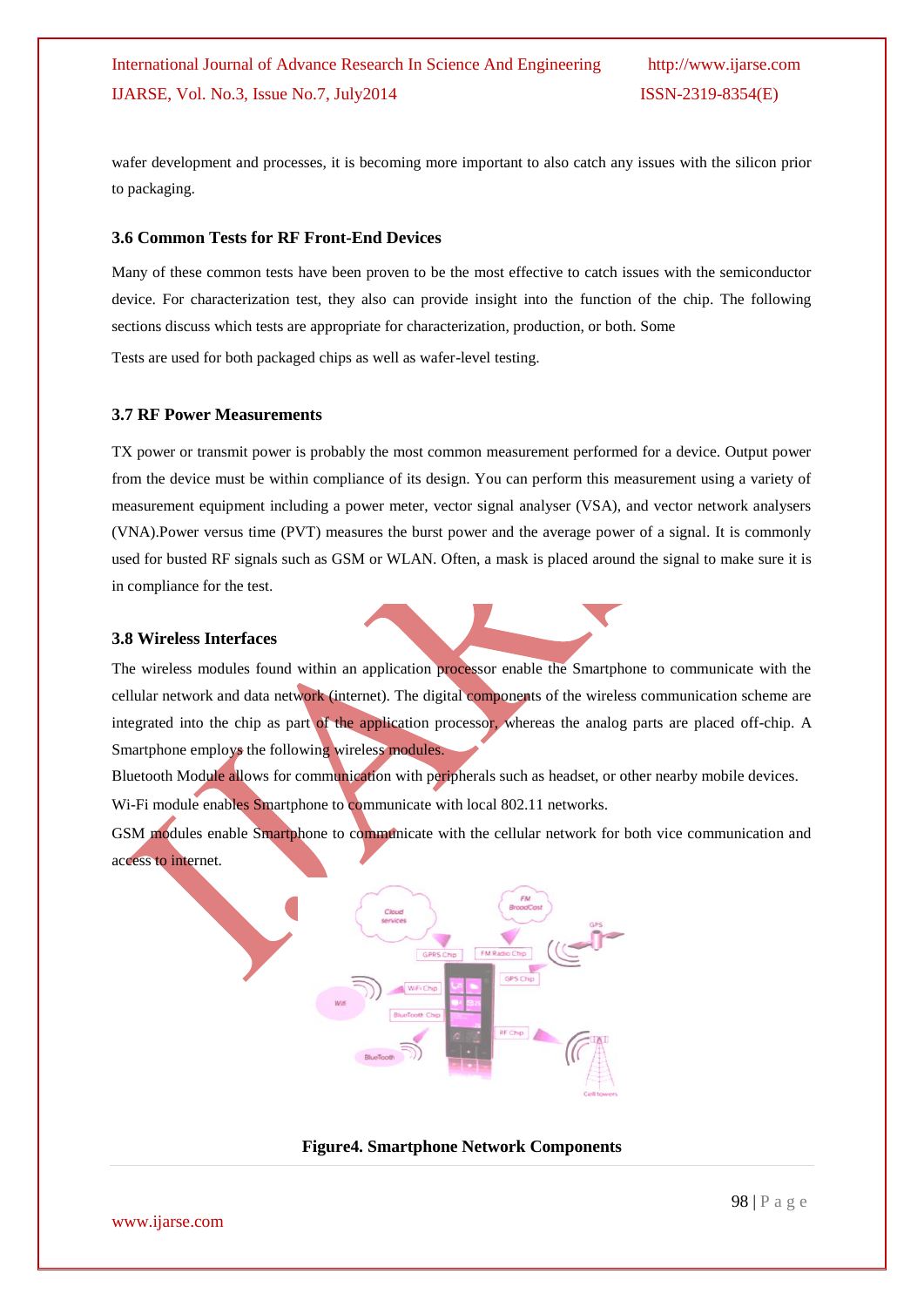Implementation of baseband processor and two RF transceiver here above diagram shown how to variable frequency by antenna but only one SIM is block at time of call processing here we can use two baseband processor which is reliable for communication between users. Its beneficial interface the users during calling if Dual SIM mobile as consider one users start calling process with another user that time the one SIM active and another SIM are deactivated or there have some facility to call forwarding on active sin m but here we have propose the concept of dual SIM we can use two RF transceiver and two baseband processor. Main motivation in this paper we can access both SIM without interference between users and link without obstacle. Here shown in figure. Interface the mobile component with RF transceiver and baseband processor

#### **IV RESERCH WORK**

In Research work we have to proposed BPSK transceivers with reference to figure 3.BPSK transceiver in sense we can easily provide flexible communication between devices.so we implement Simulink block model in matlab, also derived its result, and analysis.

#### **Simulink model of TX-RX (BPSK) in Matlab**

**MODULATOR & DEMODULATOR**









#### **4.1 Analysis of BPSK TX-RX**

BPSK (also sometimes called PRK, Phase Reversal Keying, or 2PSK) is the simplest form of phase shift keying (PSK). It uses two phases which are separated by 180° and so can also be termed 2-PSK. It does not particularly matter. To create BPSK we first construct a baseband data signal of the form

$$
d(t) = \sum_{k} b_k p(t - kT)
$$

www.ijarse.com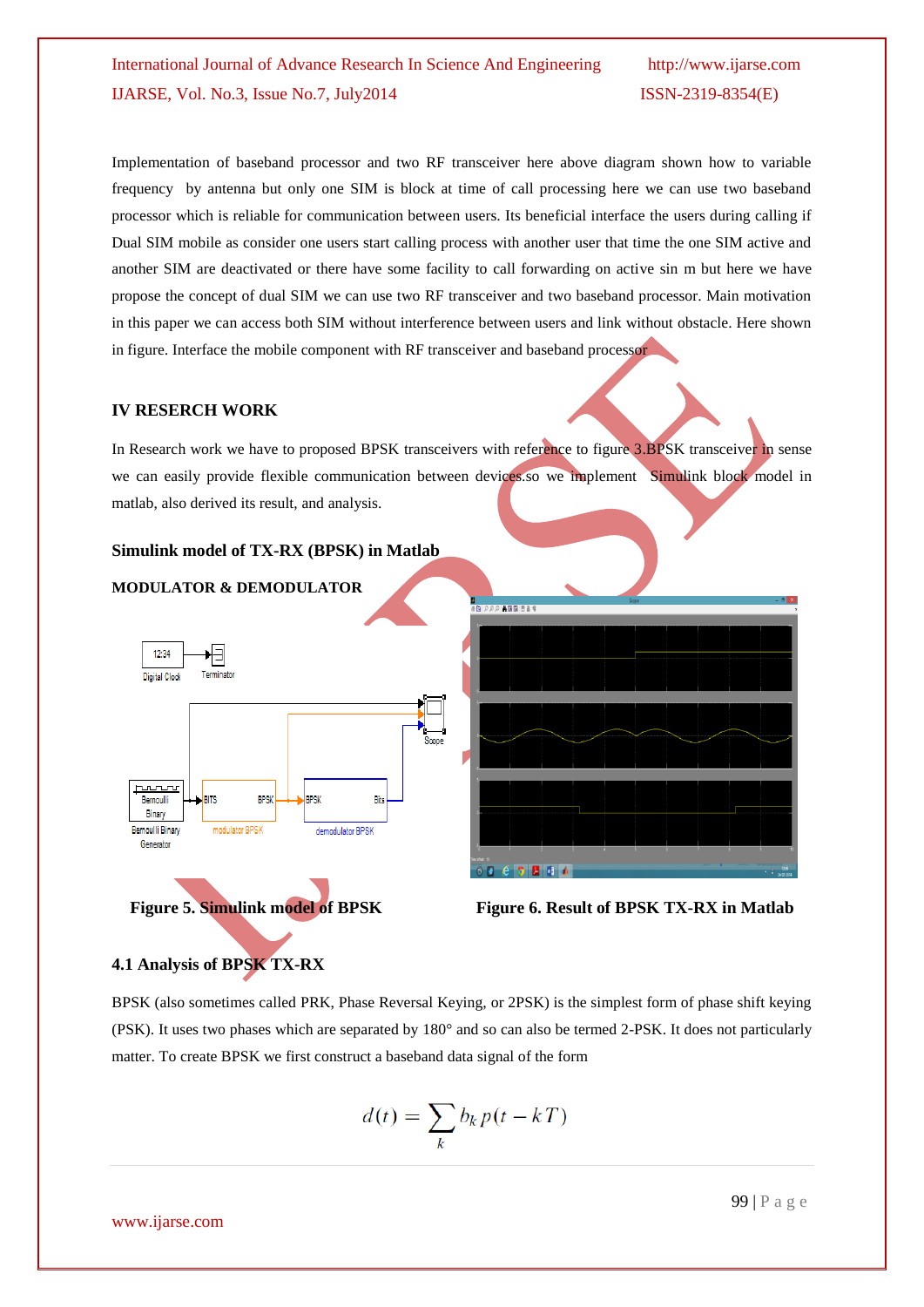Where, bk is a bipolar bit sequence of the form

$$
b_k = \begin{cases} +1, & \text{binary symbol 1} \\ -1, & \text{binary symbol 0} \end{cases}
$$

A fundamental pulse shape p.t / is the rectangle shape

$$
p(t) = \begin{cases} 1, & 0 \le t \le T \\ 0, & \text{otherwise} \end{cases}
$$
  

$$
p(t)
$$
  
1.0  
1.0  

$$
T
$$
 BPSK constitutes a form a digital phase modulation in the carrier phase is switched between and radians

depending upon the sign of bk.

Since a phase of radians simply changes the sign of the carrier signal, we observe that for the case of BPSK.

$$
s_t(t) = d(t)c(t)
$$

This is of the same form as of double sideband suppressed carrier (DSB-SC) modulation.



**Fig7. BPSK Using a Rectangle Pulse**

The power spectral density of BPSK can be shown to be of the form

$$
S_t(f) = \frac{A_c^2}{4T} \left[ |P(f + f_c)|^2 + |P(f - f_c)|^2 \right]
$$

where 
$$
P(f) = \mathcal{F}[p(t)]
$$

For the rectangular pulse shape

$$
P(f) = T \frac{\sin(2\pi f T)}{2\pi f T} = T \operatorname{sinc}(f T)
$$

where  $\operatorname{sinc}(x) \equiv \sin(\pi x)/(\pi x)$ 

www.ijarse.com

100 | P a g e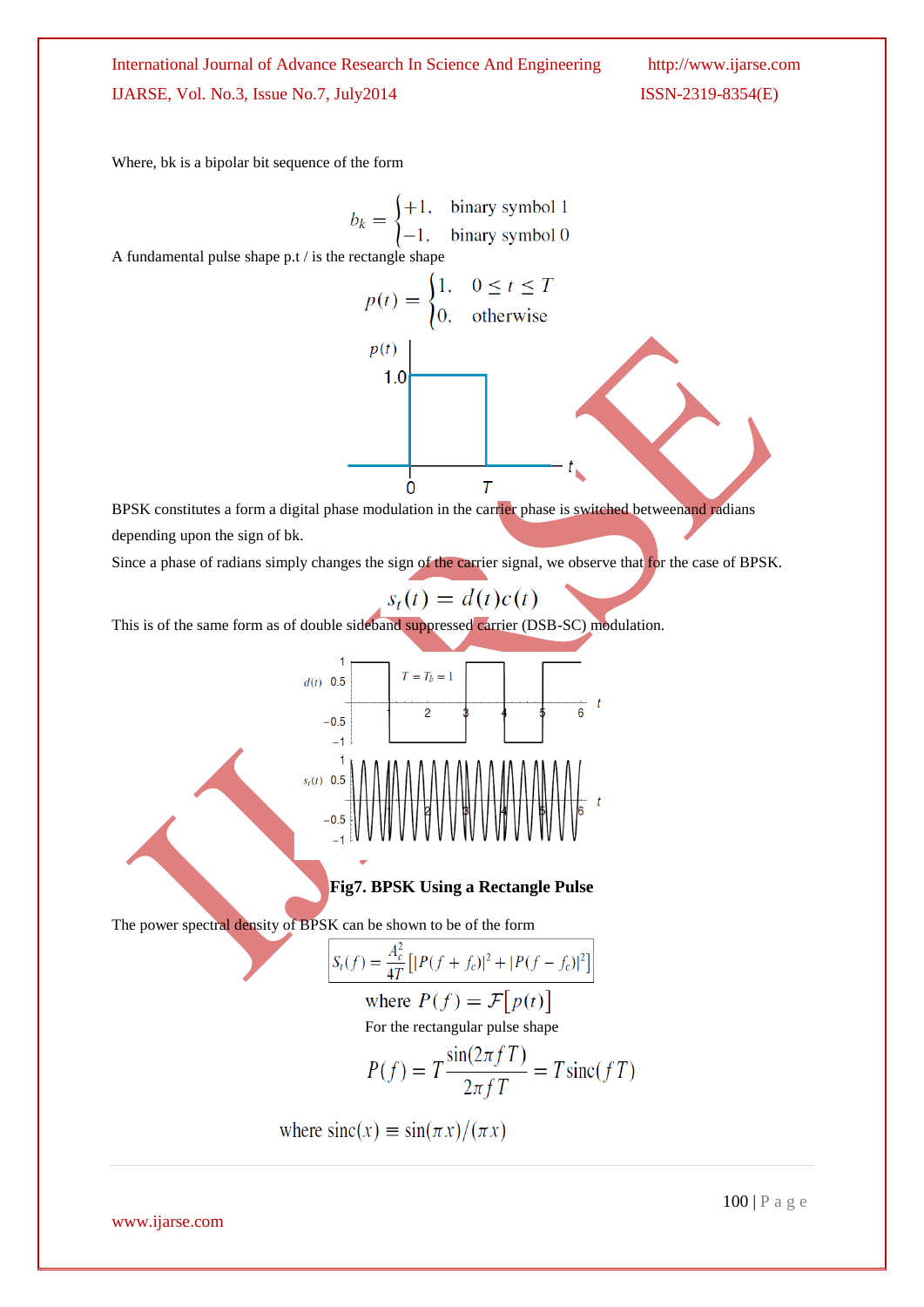

#### **BPSK** spectrum

For a rectangular pulse shape the main lobe bandwidth, also known as the RF bandwidth is BRF D 2=T D 2Rb, where Rb D 1=T is the bit rate. Another useful bandwidth measure is the fractional containment bandwidth, Bf, defined as

$$
P_f = \frac{\int_{f_c - B_f/2}^{f_c + B_f/2} S_t(f) \, df}{\int_0^\infty S_t(f) \, df}
$$

where  $P_f$  is a fraction of the total power in  $s_t(t)$ 

#### **4.2 Implementation BPSK Transceiver And Switching Network In Dual Sim Mobile System**.

In fig 8.show how exctacly work after we implmentation of BPSK TX-RX, Switching Network show below



#### **Fig8.Advance Communication between Components**

In this paper we saw fig.3 with reference to that figure, we compare both figurehow to component is communicate with each other, but here in fig8 we add two baseband processors and two RF transceivers. We can use BPSK TX-RX and give its Simulink model in Matlab & also give its Mathematical analysis. Reason behind that concept we have to access both Sims at a time that's why we use two baseband and two RF TX-RX. The work variable frequencies are adaption process done by the flexible antenna with the multiple channel access. So that's why we use switching network for access the frequencies. Work of switching network to keep both SIM active any instant so that display users id on display screen of our mobile and Another advantage of that above unit we can Access the GPRS services both Sims at same instant. If user1 calling on sim1 of user2 that Time sim2 of user2 active by using switching Network, then users3 calling on sim2 of user2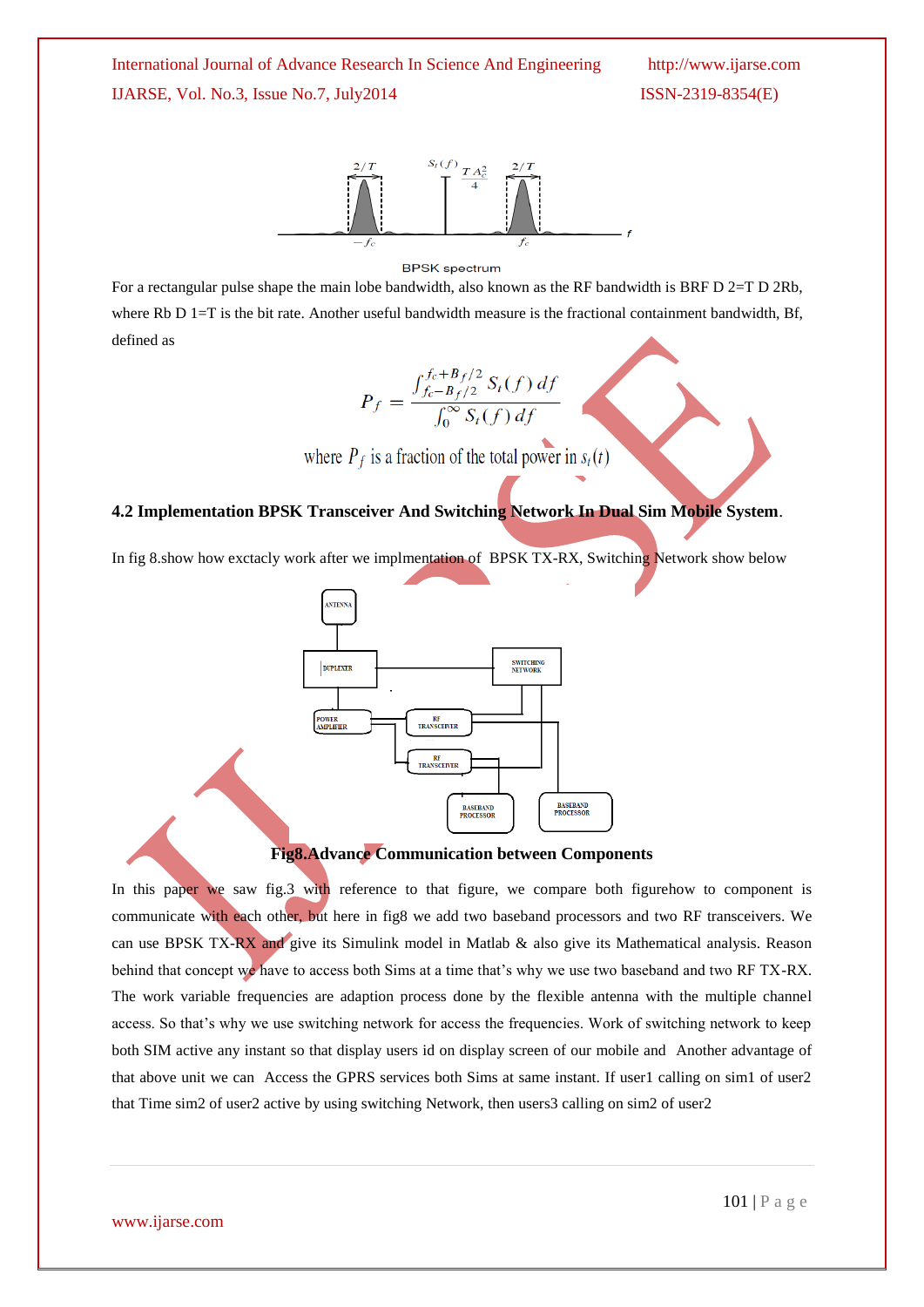During call process between user1 and user2 that same instant user3 reach to user2 and display on screen of mobile user2 as show in fig 9.



## **Fig9. Communication between Users**

## **4.3 Switching Network**

In this research paper we can implement switching network, in such way that it can access two different frequencies at same time in dual SIM mobile system. Switching network name itself work as frequency controller .So that we can use here switching network as fuzzy logic controller.

Thusfuzzy logic controller use to acess the frequencies its useful to give solution to access variable frequencies and controlling the interfernce between users. Genrlies block digram of fuzzy logic controller as shown below in fig11 and we propose rule base algorithm below.



Figure10. Switching Network Figure11. Block Diagram Of Fuzzy Logic Controller

**Table1. Rule Base Algorithm For General Switching Network**

| <b>SIM</b><br>2 | Output                |               |
|-----------------|-----------------------|---------------|
|                 | <b>TX-RX1</b>         | <b>TX-RX2</b> |
| Low             | Any of them at a time |               |
| Low             | active                | none          |
| <b>High</b>     | none                  | active        |
|                 |                       |               |

www.ijarse.com

102 | P a g e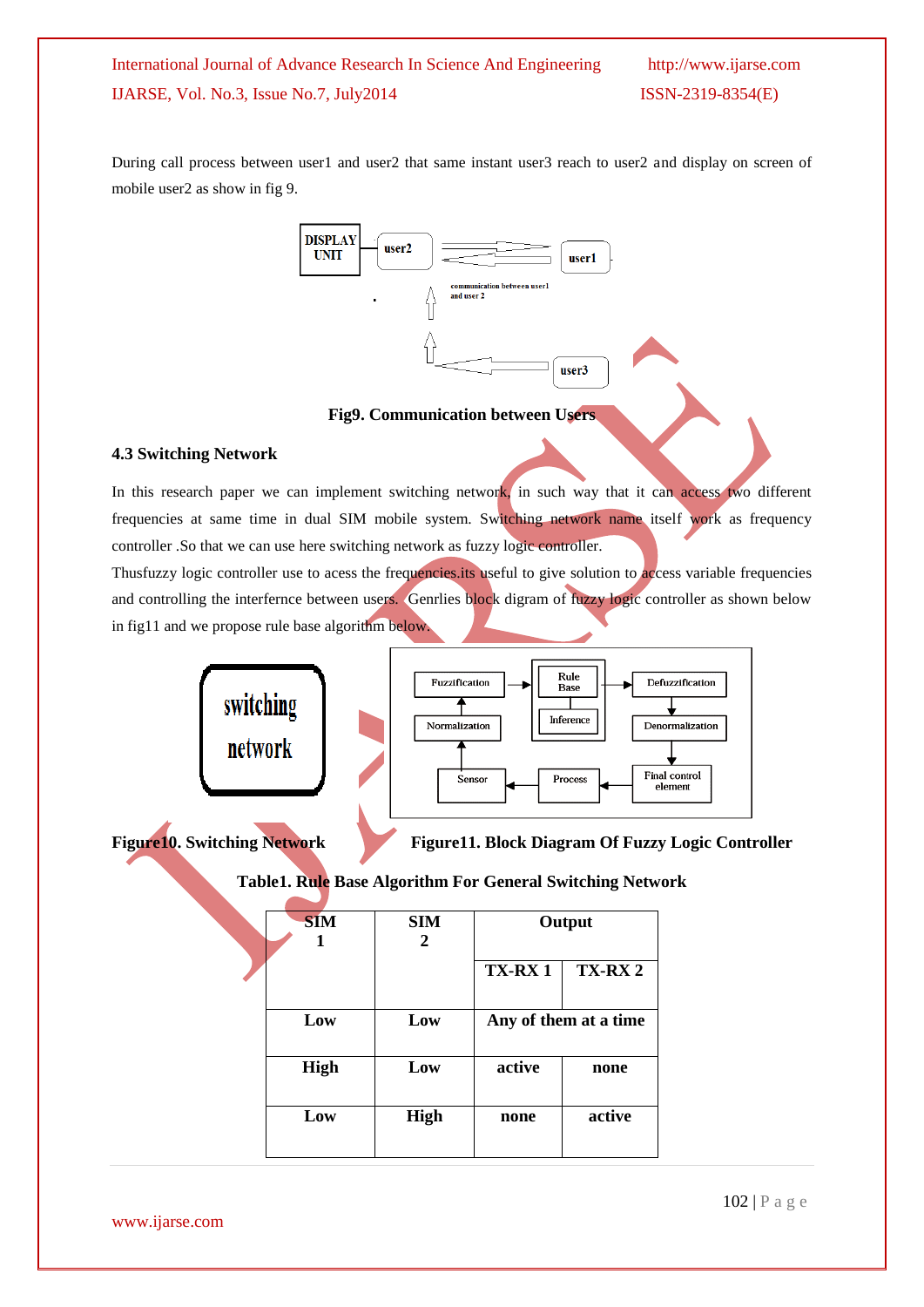Table 1 shows the rule base of a fuzzy logic controller for switching network of a dual SIM Smartphone. As we can see from table 1, the activation of TX-RX strictly depends on availability or the strength of SIM network. And it also seems that, algorithm is bounded by limitation that, only one SIM at a time can be available. Means either of SIMs will be disabled or deactivated while using other SIM. In first condition, when both SIMs are available any of the TX-RX will be activated depending upon usage of them. This is major drawback of recent dual SIM systems. To overcome from this drawback we will introduce a new Simulink model which is in progress. Now depending upon above algorithm from table1, we have built a rule base for a fuzzy logic controller. The results of fuzzy logic controller are as shown in fig12, fig13 & fig14 below.



From above rule base viewers i.e. fig12, fig13 & fig14, we can compare algorithm with output of fuzzy logic rule base viewer.Now as we can see in fig12, when both input i.e. SIM1 and SIM2 are low means both SIMs are available resulting in activation of any of one TX-RX at a time depending upon usage or early activation of a SIM.

Now as we can see in fig13, when SIM 1 is available or in use and SIM 2 is not available, it results in activation of just SIM 1 and not for SIM2. Means at the time when SIM 1 is in use SIM 2 will be ideal i.e. cannot be used until SIM 1 will gets low or unavailable.From these results we can easily say that either of SIMs will be available while using other SIM.

In our project, we focus on a different approach where we can use other SIM while using any SIM at a time. It can be easily understand by referring following table2.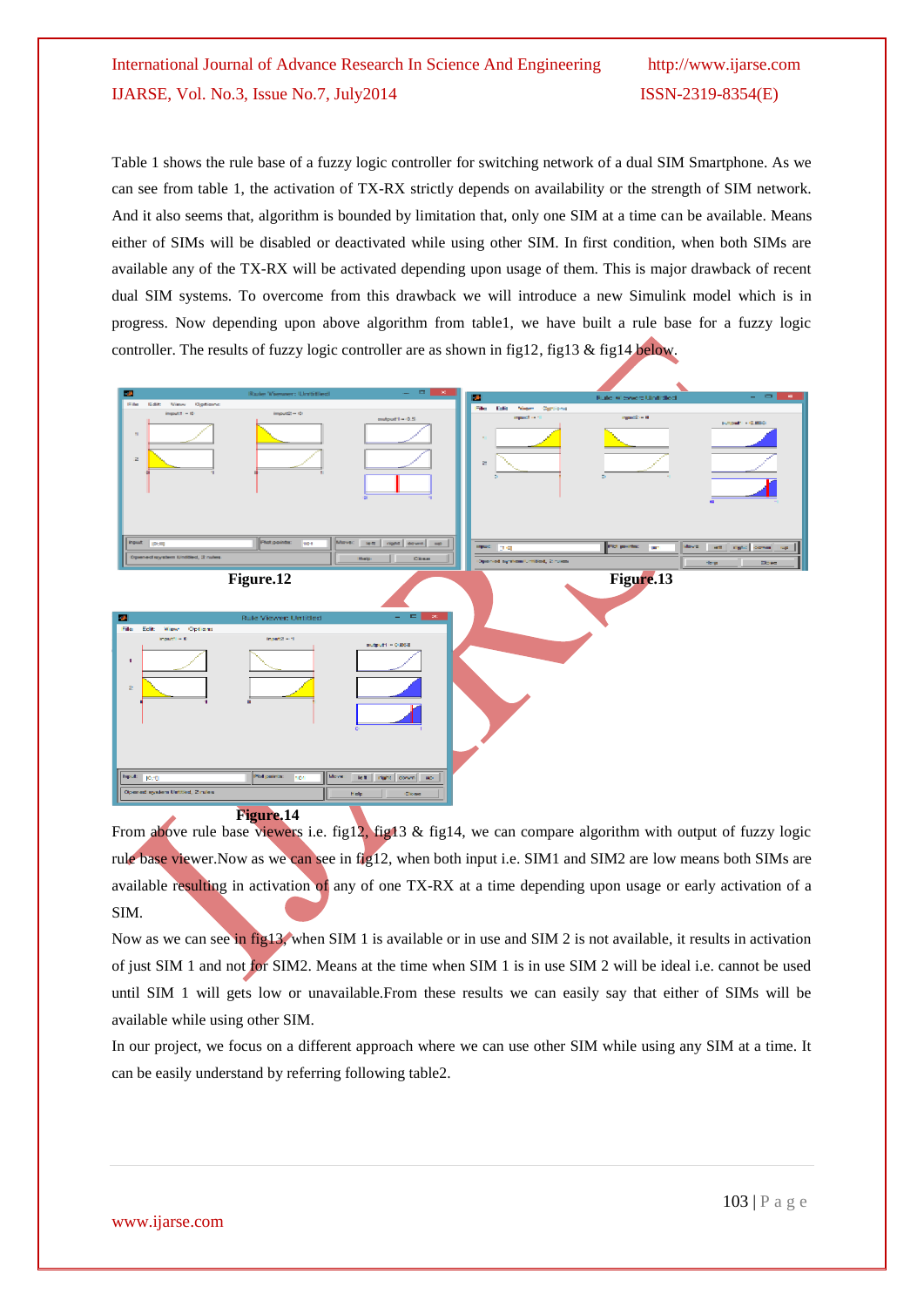| SIM         | <b>SIM</b>  | Output              |              |
|-------------|-------------|---------------------|--------------|
| 1           | 2           | <b>TX-RX</b>        | <b>TX-RX</b> |
|             |             |                     | 2            |
| Low         | Low         | <b>Both of them</b> |              |
|             |             | active              |              |
| <b>High</b> | Low         | <b>Both of them</b> |              |
|             |             | active              |              |
| Low         | <b>High</b> | <b>Both of them</b> |              |
|             |             |                     | active       |
| High        | High        | <b>Both of them</b> |              |
|             |             |                     | active       |

#### **Table2. Rule Base Algorithm for Our Project**

As we can see in table2, in any condition both of the TX-RX are active while using any or both of the SIMs. This is our approach to design a Simulink model for a dual **SI**M system in which both the TX-RX should be active at any time. This project is in progress. The main intension of this approach is to utilize the availability of SIM while using other, so none of the TX-RX will be ideal for any time.

### **V CONCLUSION**

Smartphone is a portable device that encapsulates computing capabilities and cellular network access functionalities in a single integrated multicore processor. In modern Smartphone, dual core processor is composed of two processors; each one with a separate RAM and flash memory access. This approach provides call and internet access, without interference between SIMs at same instant of time. We can use here two BPSK transceivers, two baseband processors, switching network, setup of these devices by considering arrangement of hardware parallel in mobile, so as to use reliably and easily.

## **VI FUTURE SCOPE**

There are so many requirement day to day lives. So we have to research on this topic that is mobile communication. If we use same SIM but users are different and operate or control same SIM of our mobile, it can also be a useful technique for advance mobile communication.

#### **REFERENCES**

- [1] What Is a Smart Phone? (2012),eHow.com http://www.ehow.com/facts\_5172033\_smartphone\_html#ixzz1jUgCSzpg Accessed on 15th January 2012.
- [2] Prosper Mobile Insights, Smartphone/tablet user survey (2011) (Accessed on 20th July, 2011) [Online available] URL http://prospermobileinsights.com/Default.aspx?pg=19
- [3] Albanesius.C. (2011), Smartphone shipments surpass PC shipments for first time. What's next? (Accessed on 15th December 2011) [Online Available] http://www.pcmag.com/article2/